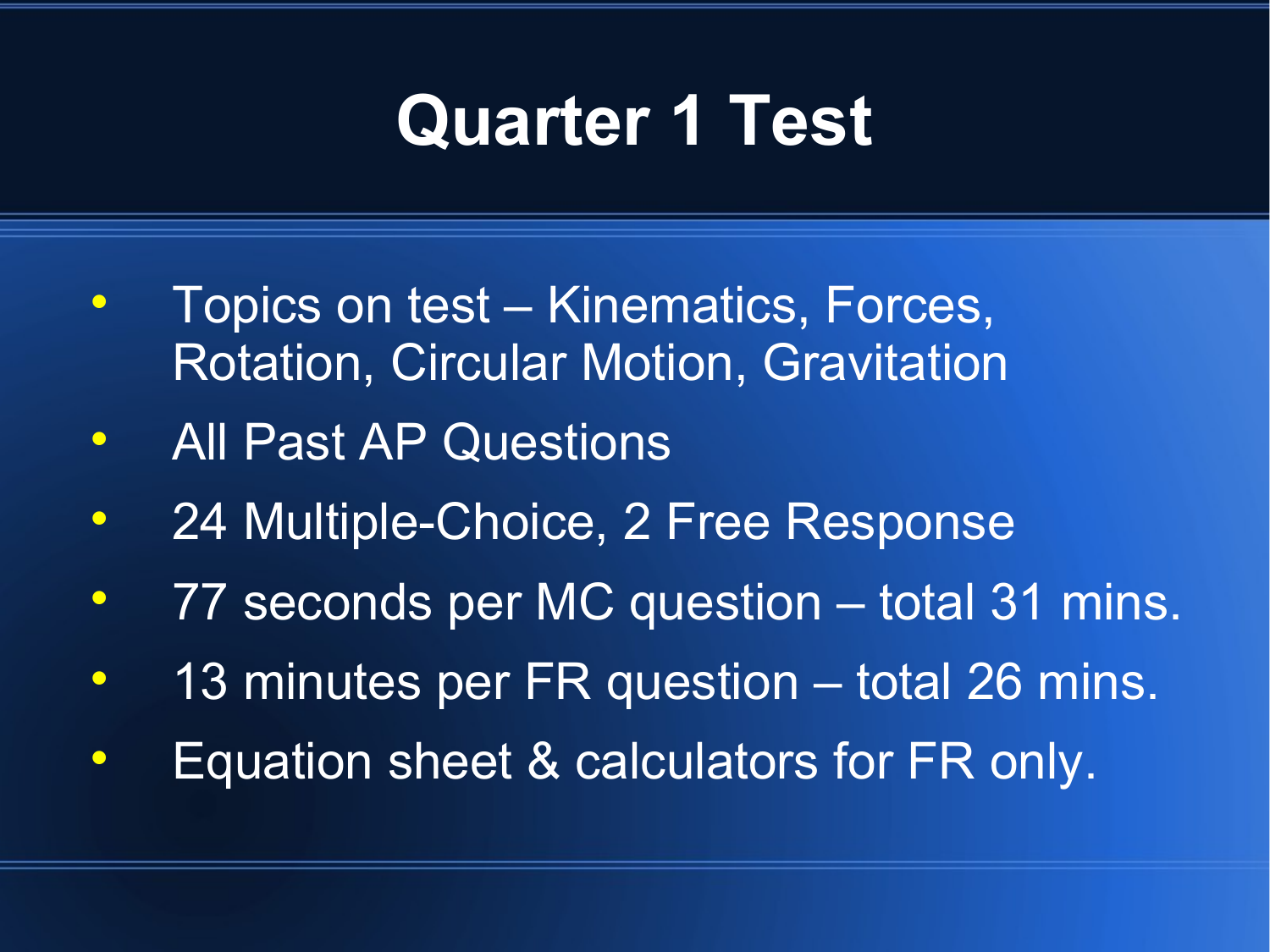## **Problem Solving Steps**

- Understand the question.
- Make a prediction.
- Write down what you know. (Diagram?)
- Decide on a strategy.
- Solve the problem.
- Compare against your prediction. (Does the answer make sense?)
- **Box your answer.**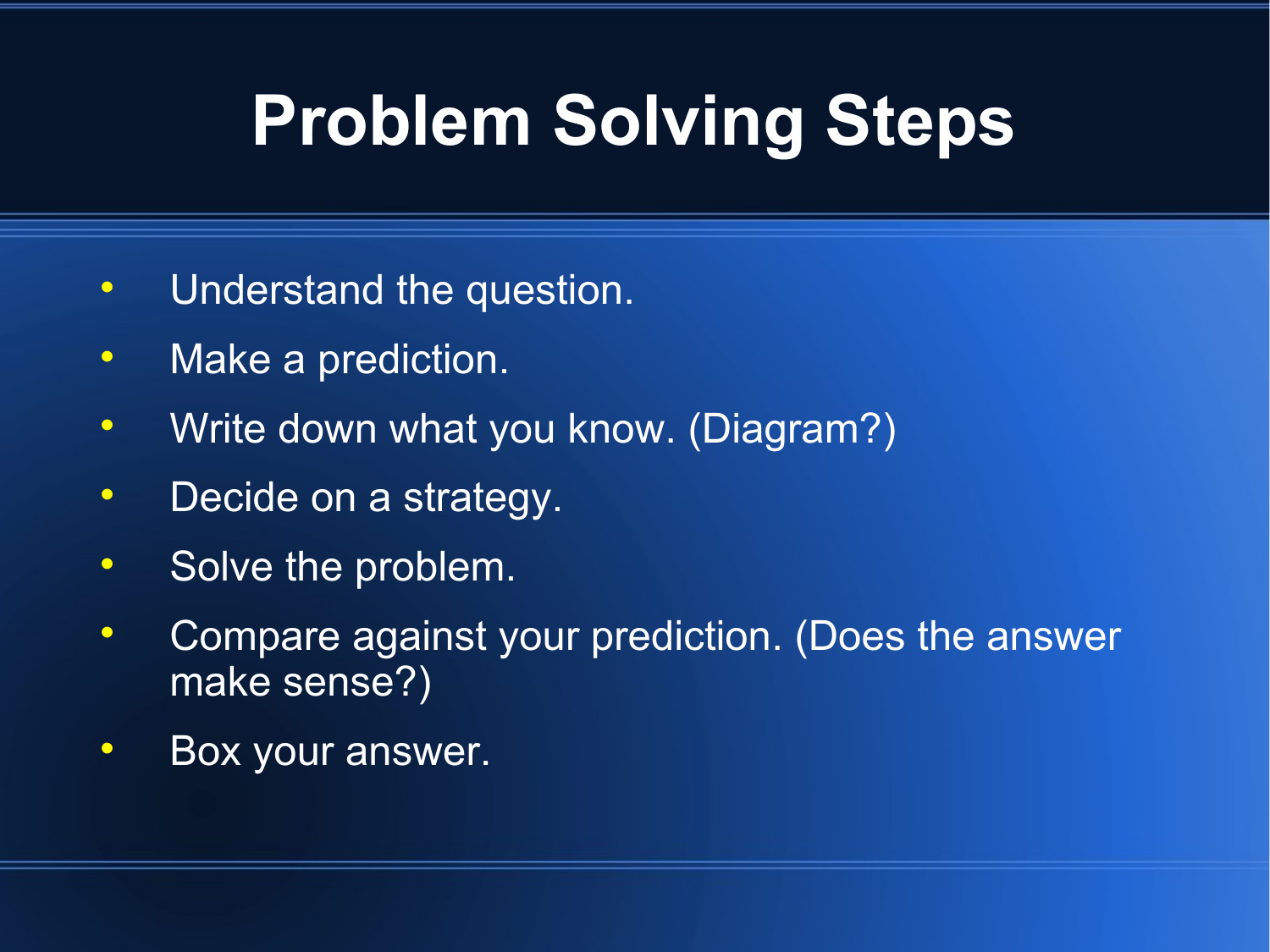# **Problem Solving Steps**

- Understand the question.<sup>+</sup>
- Make a prediction.
- Write down what you know. (Diagram?)
- Decide on a strategy.
- Solve the problem.
- Compare against your prediction. (Does the answer make sense?)
- Box your answer.

| 10 mins              |
|----------------------|
| understanding = time |
| well-spent           |

**1 hr solving without understanding = wasteful!**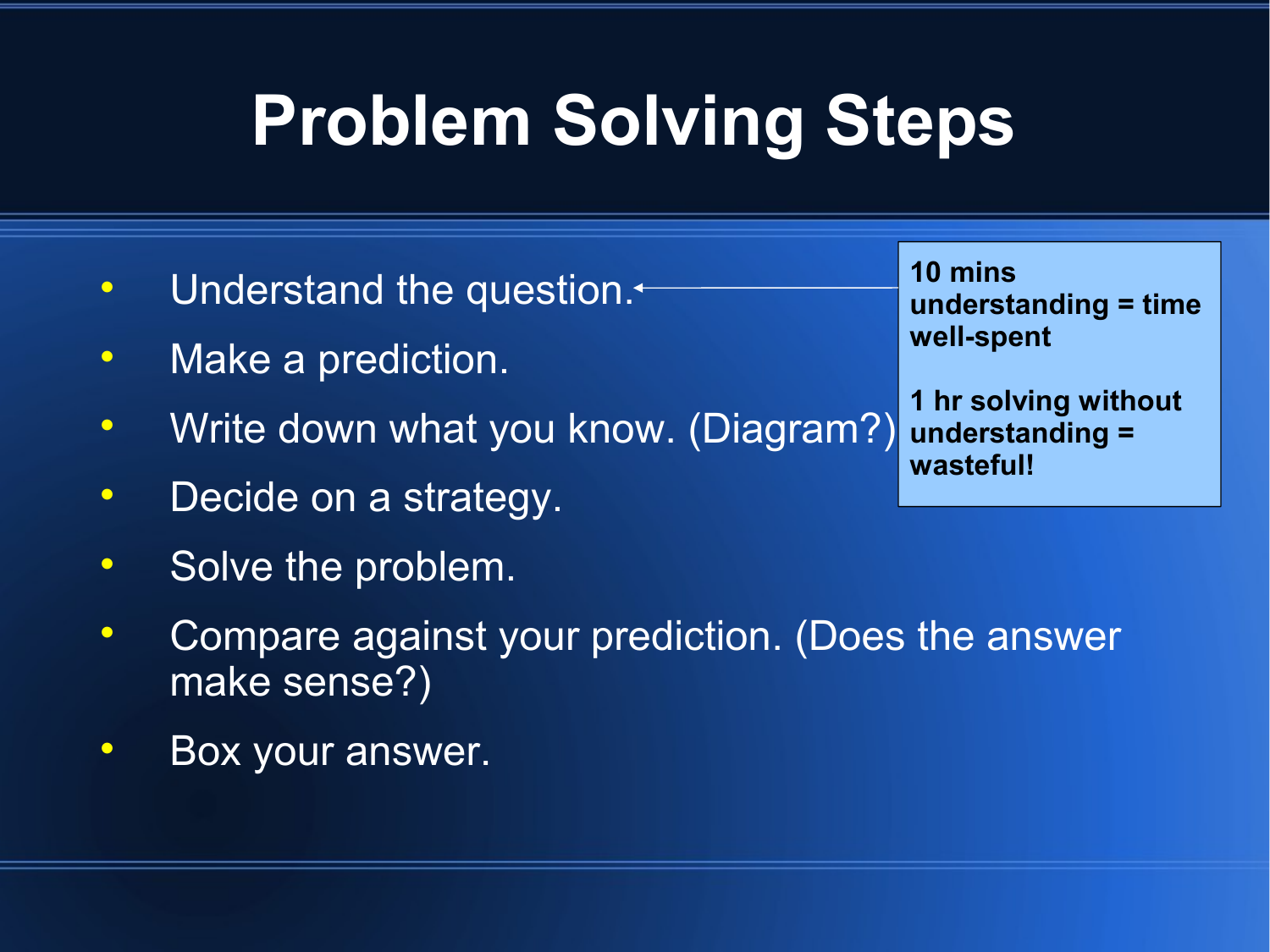# **Problem Solving Steps**

- Understand the question.
- Make a prediction.
- Write down what you know. (Diagram?)
- Decide on a strategy.
- Solve the problem.



**Box your answer.** 

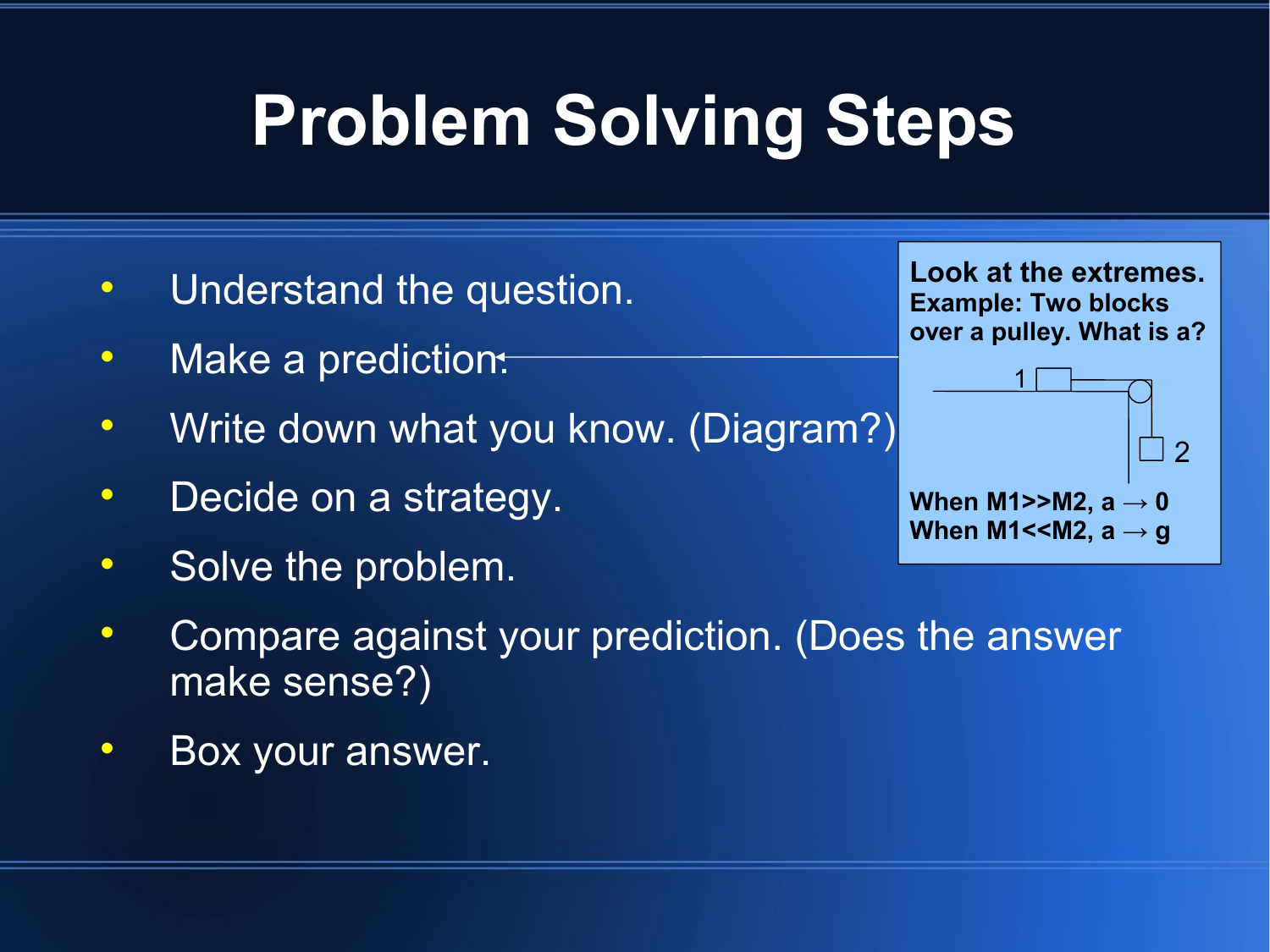#### **Terms and Phrases**

- "Massless string" means  $T_1 = T_2$
- "Non-extendable string" means  $a_1 = a_2$
- "Justify" means support with words, equations, graphs.
- "Calculate" means show algebra and use numbers.
- $\bullet$ "What is" means work is not always needed.
- "Determine" can mean the same as "justify" or "what is" depending on the question.
- "Derive" means start from the formula sheet and use math to get an answer.
- "In terms of" means don't use numbers. Make sure your answer contains the variables they ask for. (E.g. g, m,  $\mu$ )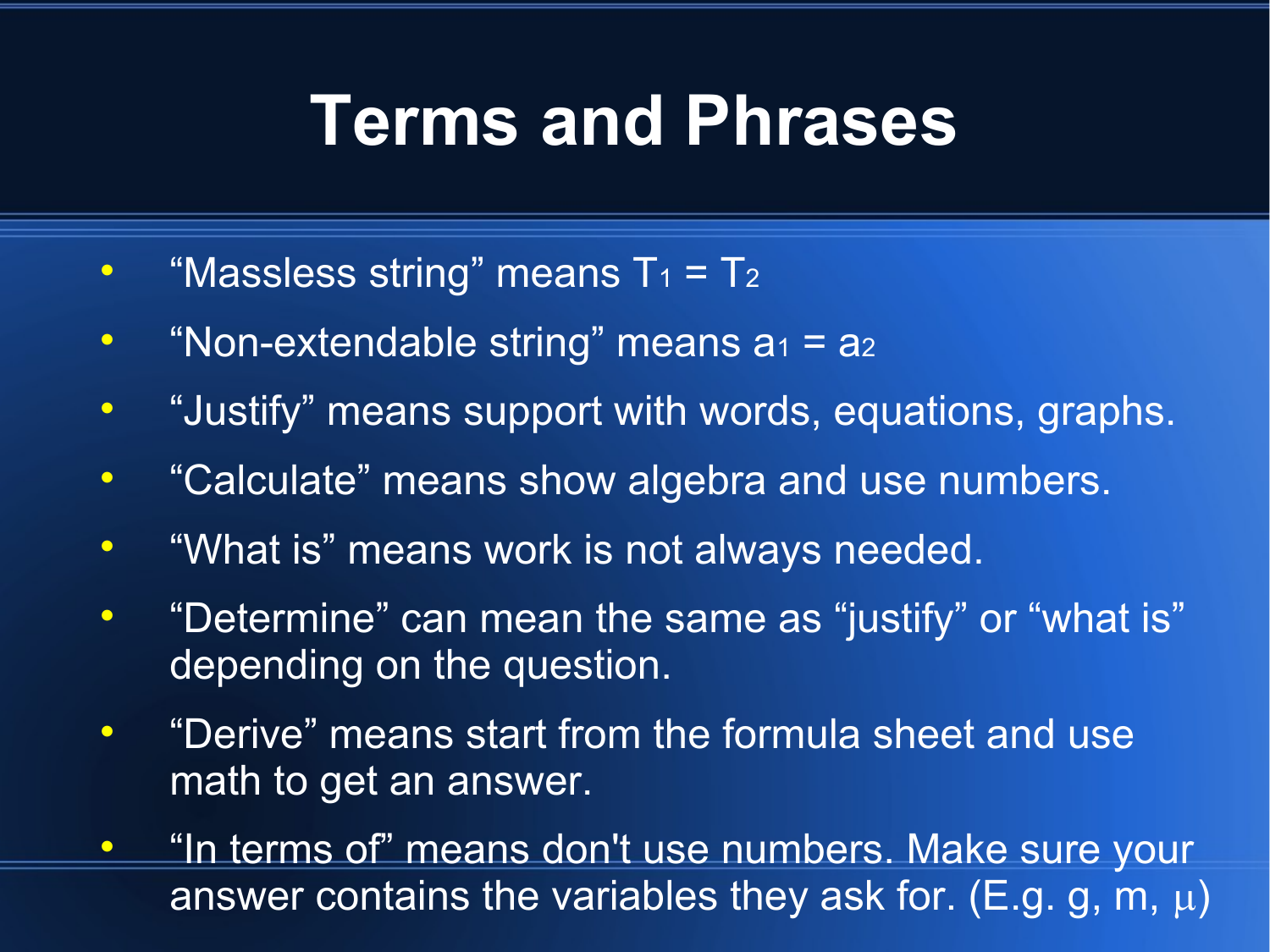# **Other Tips**

- No units are better than wrong units!
- No psychology stick to physics!
- For MC use  $g = -10$ , and round other numbers if necessary. You only have to get close to an answer.
- Answer every MC question no deducted points.
- If you need a number from a previous part, write "let x be 5 meters".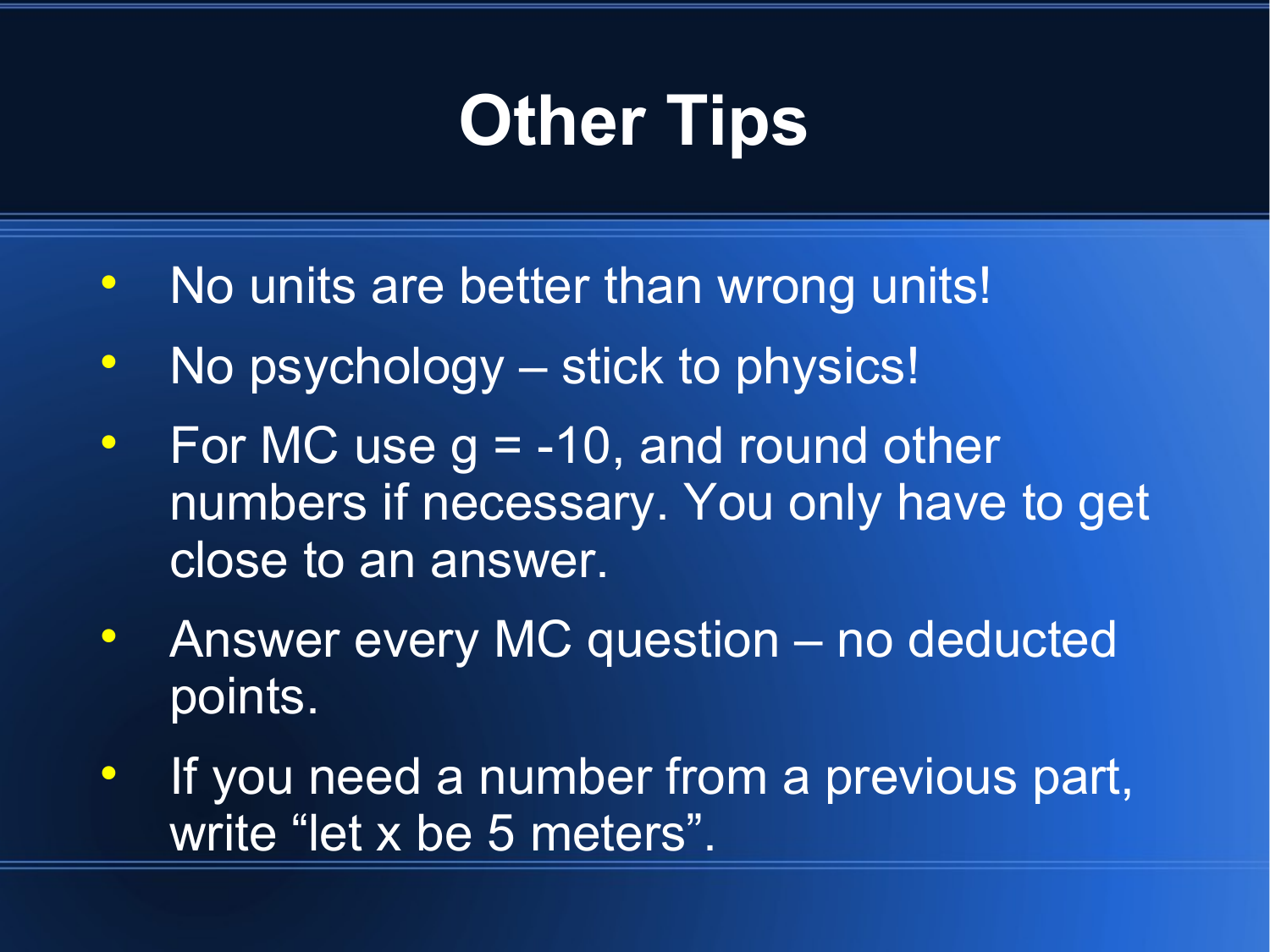### **Strategies**

- **Find easy questions super-fast and** answer them.
- **If it takes you forever, it probably isn't** worth your exam time.
- Use signs, directions and unit analysis to eliminate answers.

At what rate does the child do work on the box? (A)  $\mu$ mgv (B)  $\mu$ gv (C) v/ $\mu$ mg (D)  $\mu$ mg/v (E)  $\mu$ mv<sub>2</sub>

(Only two have the correct units.)